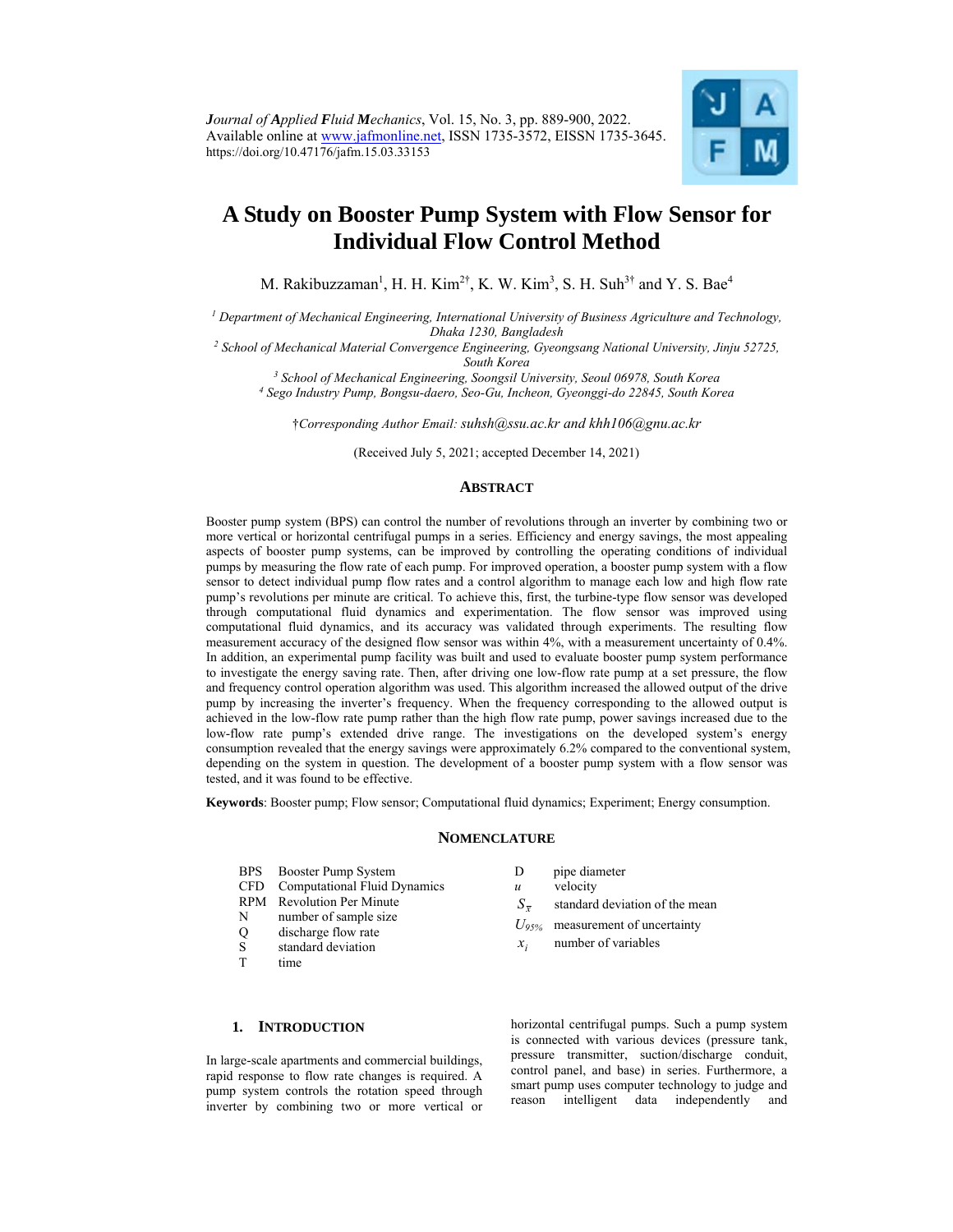effectively. The acronym SMART stands for selfmonitoring, analysis, and reporting technology. In addition, BPS anticipates potential risks and communicates them to users via the host. The realtime monitoring of the pump operation status and automatic detection of abnormalities notifies the pump operators. To achieve this, the pumps of the same or different capacity are combined to operate under a fixed pressure. Further, to maximize energy savings, inverters are used to control each pump. If optimal energy savings are to be realized, the discharge flow rate of each pump in the BPS must be known. Besides, flow rate measurements for individual pumps can indicate abnormal statuses, such as idle, occlusion, and reverse flow. In contrast, conventional BPSs cannot detect failures or operation abnormalities in real time. The check valve installed in the discharge pipe or booster pump itself does not detect operational abnormalities in real time. Therefore, there is an urgent need to develop a method for detecting the booster pump's normal flow rate and malfunctions and dealing with them in real time (Chen 2000). In addition, the thermodynamic method is used to precisely measure the flow rate of each pump for a large capacity pump (ISO-5198, 1987; Bae *et al.* 2012a, 2012b). However, this method is difficult to apply due to the high cost and limited space of BPSs. Thus, a low-cost sensor system with high reliability is required for developing the BPS.

Several researchers have investigated pump optimization and flow characteristics numerically and experimentally. Zhou et al. (2019) examined the transient flow behavior near the reflux hole of the self-priming centrifugal pump numerically. The centrifugal pump was optimized by investigating the effect of addition of a splitter blade through numerical and experimental investigations (Namazizadeh *et al*. 2020). By using the design of experimental technique, the design space was created and the response surface method was used to obtain the optimum geometry; thus, increasing efficiency by 4.4%. Wu *et al*. (2020) combined CFD simulation with RBF neural network to optimize the performance of a mixed flow pump. Hence, they succeeded in increasing the pump's head and efficiency by 11.50% and 4.32%, respectively. Moreover, the effect of flow conditions on the instability of pump characteristics was analyzed numerically (Lipej 2021).

On the other hand, energy savings is the top priority for BPSs (Kaya *et al.* 2008); however, few studies have investigated energy savings in BPSs both experimentally and numerically (Carlson 2000; Schneider 2005; Ryu 1993; Lee *et al.* 2006; Armintor and Connors 1987). Saidur et al. (2012) studied the applications of variable speed drive (VSD) in electrical motors' energy savings. They showed that the application of VSD could improve the productivity while saving energy in pumps, fans, and compressors. Suh *et al.* (2015) presented a method for determining energy savings under variable speed conditions in a multistage, centrifugal pump. Unlike a constant speed pump system, the performance of a variable speed pump system cannot be evaluated using a fixed highest efficiency point. As an alternative, the energy savings compared to a constant speed pump system are calculated by measuring the power consumption according to the pump's operation pattern and comparing the constant speed and variable speed systems. Rakibuzzaman *et al.* (2015, 2017) investigated energy saving rates for a multistage, centrifugal pump with VSD, wherein input power values were obtained numerically and experimentally, resulting in a mean duty cycle derived from the flow patterns in the pump field. Besides, the hybrid model (Deng *et al.* 2018) for predicting discharge flow rate of reciprocating multistage pumps was investigated and formulated for practical application. In addition, the data-driven active learning methods (Deng *et al.* 2021) to actively explore informative data for smart modeling of dynamic multiphase flow processes have been applied to pump systems. Recently, an adaptive control method was used to estimate the real-time parameters of the centrifugal pump flow control systems (Wang *et al.* 2021). Furthermore, to maximize the energy savings of the variable speed operation pump system, accurate prediction of the operating point of each pump being operated is required. The pump's operating point is determined by the head and flow curves. However, current BPSs do not have the ability of directly measuring flow rate. Because the direct discharge flow rate is unknown, the operating point cannot be determined precisely. Thus, to find the optimum operating point, a method of predicting the pump's individual flow rates must be used through the discharge pressure of the pump and the amount of power of the motor. Nevertheless, in this case, it is impossible to accurately predict the number of switching points of the pump when constructing an optimized operating system to save power. To overcome this issue, a flow sensor can be installed in the check valve at the back of a single pump to measure its flow rate. When multiple pumps are operated at the same time, energy can be saved by operating a combination of the large and small capacity pumps until the operation of the multiple large capacity pumps is no longer required. Therefore, the link between BPS's energy saving effect and the flow sensor is significant.

This study aims to assess the flow measurement accuracy of each pump's flow sensor and develop energy saving technology based on flow sensor readings. A field test was used in this study to assess the flow measurement accuracy of a developed flow sensor. Further, computational approaches were used to solve the instability problem caused by installation position based on insertion depth. Energy consumption and energy saving technology using the flow sensor is also discussed in detail.

# **2. METHODOLOGY**

# **2.1 Concept of Flow Sensor**

Flow measurement depends upon the design of a flow sensor. Flow measurement accuracy is crucial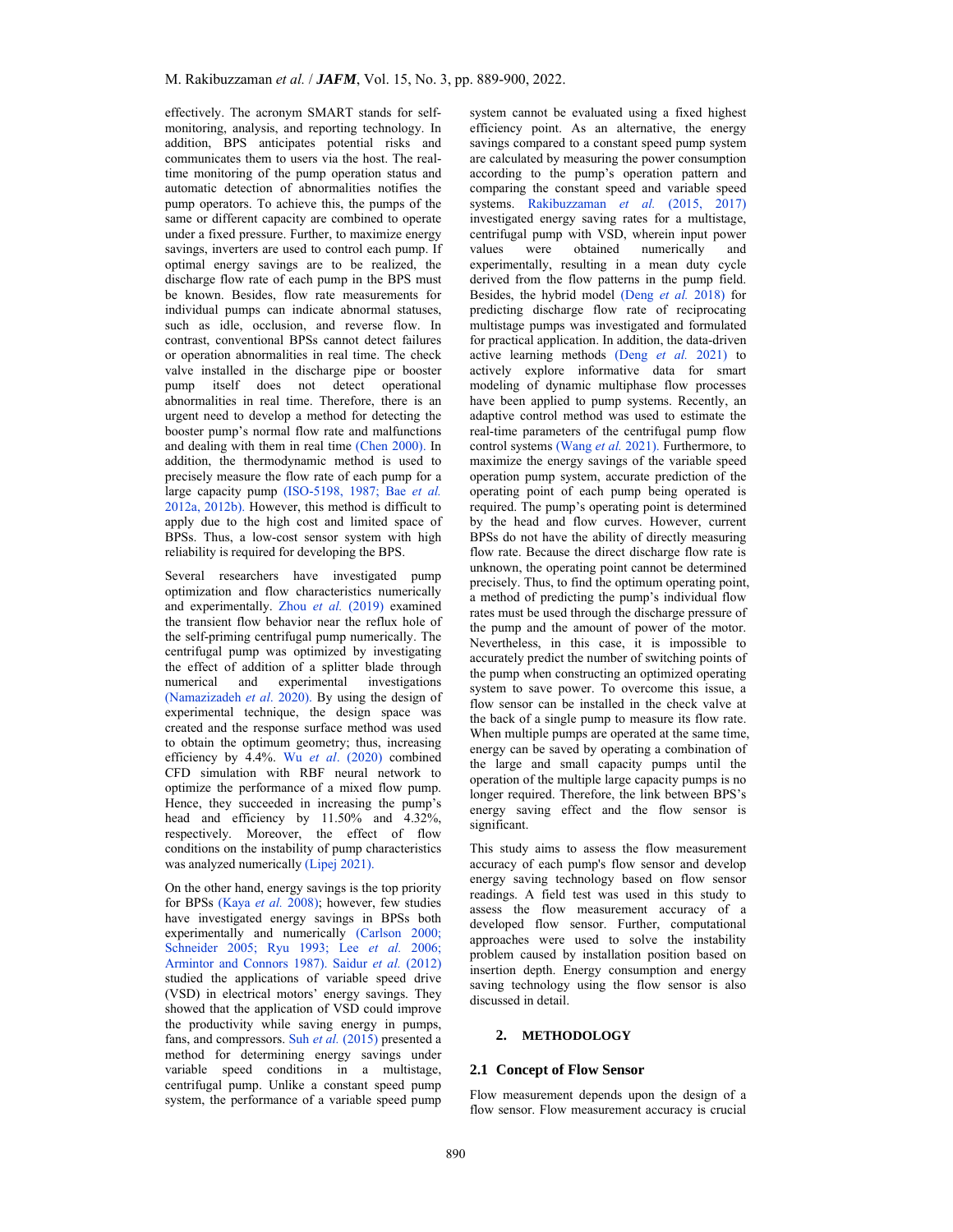because various functions of the pump utilize the data from this sensor. A minimum distance of *10D* to *20D* from the measuring device is generally required in a flow rate measuring equipment (Besse *et al.* 2002; Bryant and Dennis 1996); however, insertion of a turbine-type flow meter into the check valve may result in flow instability because this minimum distance cannot be achieved. To mitigate this instability, experimental tests and numerical simulations were performed, leading to the modification of the shape of the check valve, followed by an error analysis (Angrisani *et al.* 2017; Arslan and Thomas 2002; Kim *et al.* 2017). There are several methods for measuring flow rate, but cost and space constraints of BPSs must be considered. Flow sensors are available in various types, including electromagnetic, turbine flow meter, ultrasonic flow meter, and magnetic Hall effect sensor.

The turbine flow meter for measuring the flow rate consisted of a rotating body, including a magnet element and a Hall sensor unit detecting the motion of the rotating body, as shown in Fig. 1. The rotating body comprises of five paddles, with each paddle containing a magnetic element inside. This rotating body generates five measurements per revolution, as shown in Fig. 1. The radius of the paddle was 8 mm, the length of the shaft was 15 mm, and the thickness of the paddle was 2.5 mm. Then, the flow rates were measured using a turbinetype flow meter with a magnetic Hall sensor.

The methodology adopted for measuring the flow rate using this flow sensor is as follows: the turbine flow meter rotates as fluid flows through the check valve (Chen 2000). The turbine flow meter is installed with a magnetic Hall sensor on the rotating paddles, as shown in Fig. 1. In the magnetic Hall sensor, current flows in a positive direction, which drives a magnetic field in the clockwise direction, generating varying voltage in the system (Kim *et al.* 2004; Urbański *et al.* 2015). The measured frequency of the flow sensor is passed on to the internally installed system, followed by conversion of this frequency to flow rate using various equations (Robinson *et al.* 1992).



**Fig. 1. Schematic of turbine flow meter.** 

The check valve with the built-in flow sensor is shown in Fig. 2. The developed flow sensor was installed in two model centrifugal pumps. The pump model SM510 was a small capacity pump,



**Fig. 2. Flow control check valve with a built-in flow sensor.** 



**Fig. 3. Booster pump system with check valve (flow sensor inserted the check valve).** 

whereas SM1008 was a large capacity pump. To obtain flow sensor readings and determine measurement accuracy, three different pipes with diameters of 32, 40, and 50 mm were installed. The pump's rotational speed was 3430 revolutions per minute (RPM). The check valve was designed to accommodate various pipe diameters. In addition, the check valve was modified to facilitate the insertion of the flow sensor. The flow sensor can only fit into a narrow space in the check valve, and the chosen flow sensor was ideal for installation and removal in the modified configuration (Chen 2000; Robinson *et al.* 1992). When water flowed through the check valve in the BPS as shown in Fig. 3, the rotating flow sensor measured the frequency of each pump (Yogendra and Tadwakar 2014).

# **2.2 Flow Measurement Technology with Flow Sensor**

#### **2.2.1 Experimental Method**

The test facility was constructed according to Korean Standard Association KS A-0515 guidelines (KS A 0515, 2006). Figure 4 presents the test layout and measuring test facilities of the BPS.

A centrifugal pump (4 kW) was installed in a reservoir tank of  $0.7 \text{ m}^3$ , and a pressure gauge and electromagnetic flow meter were installed downstream of the pump. Pipe diameters from the check valve were 32, 40, and 50 mm, and the straight pipe section was installed at 5*D* intervals before and after the flow meter. A water temperature sensor was installed at the reservoir tank. To minimize vibration from the pump, the pump was fixed to the ground and the pipe around the check valve was fixed.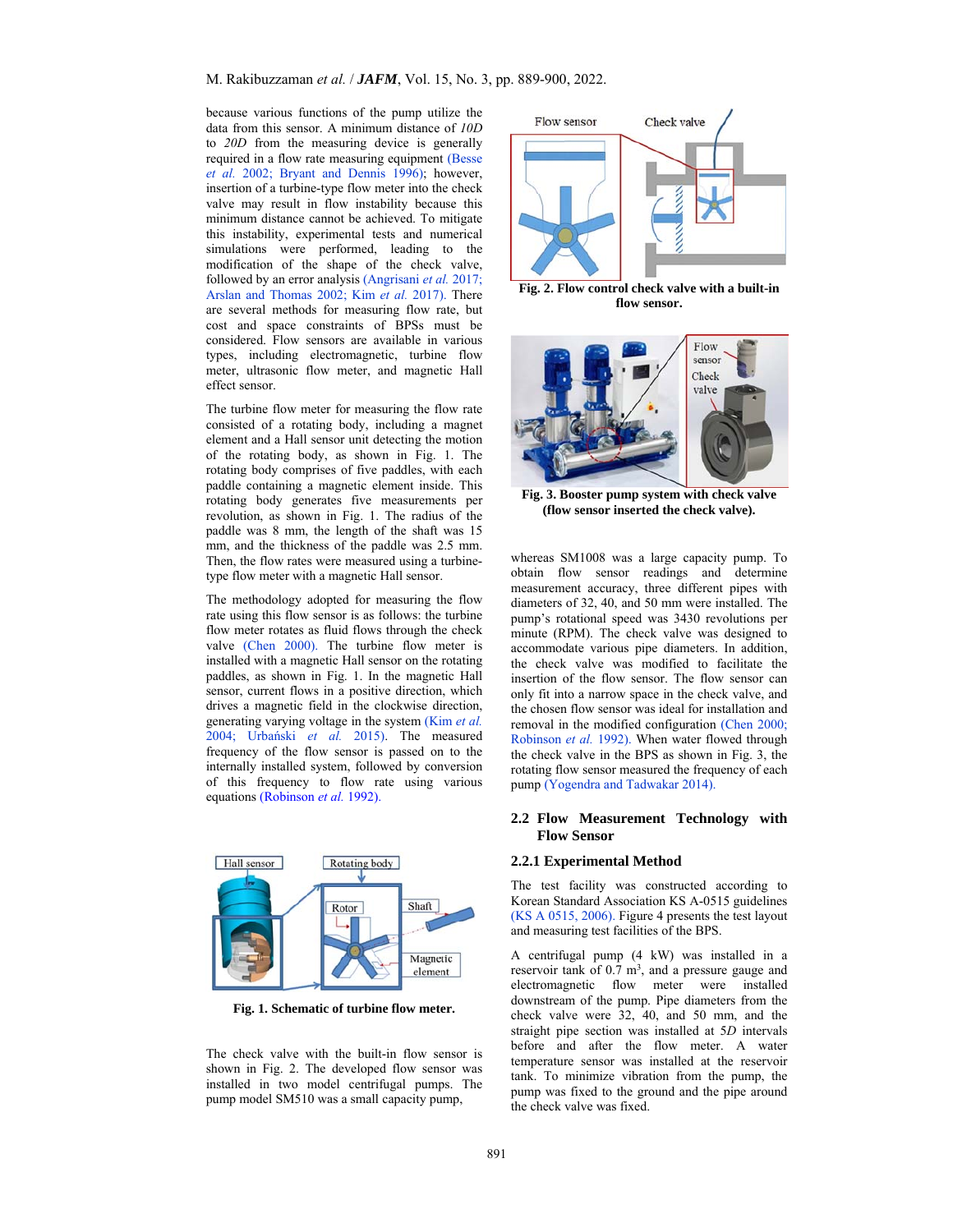

**Fig. 4. (a) Experimental layout and (b) performance measuring test facilities of the pump system.**

Downstream of the electromagnetic flow meter, a gate valve was installed to control flow rate and an inverter was installed to control the pump's rotational speed. The system was connected to a computer (PC) to collect pressure, flow rate, and frequency of flow sensor readings. The preliminary test was conducted as follows: The reservoir tank's water temperature was set to 20 °C. After stabilization, the pump was turned on, and the pressure and flow rates were measured. The variations in flow rate were used to control the gate valve. After changing the flow rate, the flow sensor's frequencies were collected every second. Before proceeding to the next measuring point, the water temperature was recorded. After starting the pump, the flow rate was measured with an electromagnetic flow meter, and simultaneously the frequency of the flow rate sensor was measured, as shown in Fig. 5. The flow rate was modified by adjusting the gate valve at the end of the pipe. When the flow stabilized in the system, the flow rate and frequency were again measured, and the accuracy of flow rate measurement was evaluated. Next, the evaluated results were certified from the Korea Laboratory Accreditation Scheme guaranteed institute, which is a part of Korean Agency for Technology and Standards, Korea.

# **2.2.2 Error Analysis**

Herein, the error in a measurement is defined as the difference between the measured value by a conventional flow meter and the measured value by a developed turbine-type flow meter. The term uncertainty quantifies the error that may have occurred around the measurement result. The uncertainty analysis is the process of estimating



how great an effect the uncertainties in the individual measurements can have on the calculated result (Moffat 1988). In this experiment, the singlesample uncertainty analysis was chosen to measure the uncertainties. For this, consider a variable  $x_i$ with a known uncertainty *S*. The standard deviation of the population of measurements was taken to estimate the uncertainty interval, as described in Eq. (1) (Moffat 1988).

$$
x_i = x_i \ (measured) \pm 2S \ , \tag{1}
$$

where  $x_i$  is the true value,  $x_i$  (*measured*) is the measured value, and *S* is the standard deviation of the population from which the experimental observation was taken. The sample standard deviation *S* is expressed as Eq. (2) (Moffat 1988; Taylor 1982).

$$
S = \left[\frac{1}{N-1} \sum_{i=1}^{N} (x_i - \bar{x})^2\right]^{1/2},
$$
 (2)

where  $(x_i - \overline{x})$  is called the deviation of  $x_i$  and the factor *N* is the sample size. An uncertainty margin should lie within  $\pm 2S$  of the mean which is 95% confidence level. At 95% confidence, it can be estimated the population mean must lie within *±2S*  of the observation. Then error analysis was conducted using standard deviation of the means, standard error (SE)  $S_{\overline{x}}$ , an estimate of the population mean. The SE was estimated by the sample estimate of the standard deviation *S* (sample standard deviation) divided by the square root of the sample size *N* (Moffat 1988; Taylor 1982; JCGM GUM-6:2020):

$$
S_{\overline{x}} = \frac{S}{\sqrt{N}}\tag{3}
$$

The measurement of uncertainty *U* was calculated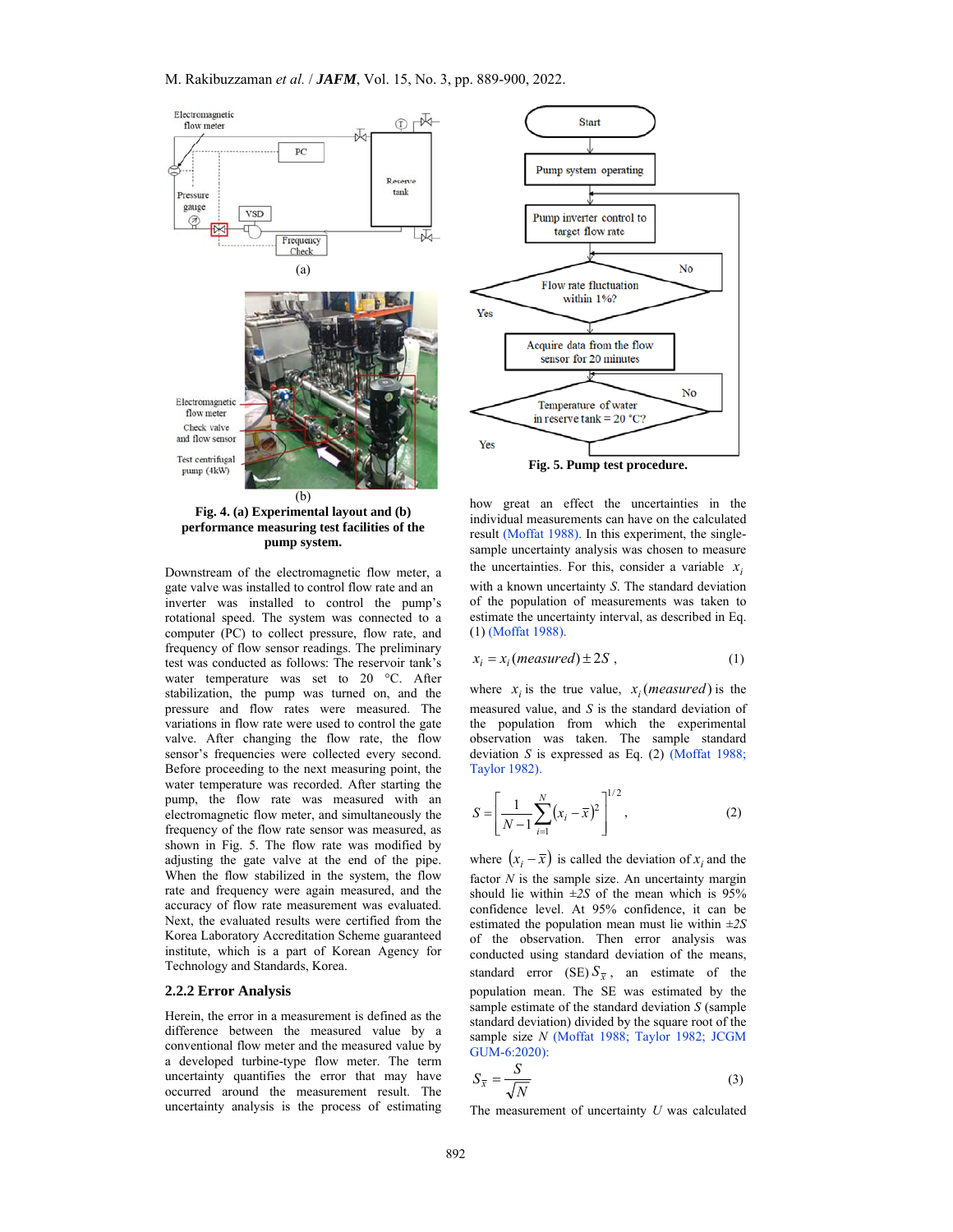using Eq.  $(4)$ :

$$
U_{95\%} = \left\{ (x_{i, fixed})^2 + (2 \cdot S)^2 \right\}^{1/2}
$$
 (4)

where  $x_{i, \text{fixed}}$  is the overall fixed error uncertainty of the measuring system (Moffat 1988). The final statement describing that  $x_i$  having an uncertainty

is as follows: the estimate of  $x_i$  is the mean of  $\overline{x}_i$   $\pm$ 

the uncertainty interval *U95%*. In the experiment, uncertainty tests were conducted using a calibrated flow meter (*Krohne OPTIMASS 6400C, Germany*). Flow rates were varied from 40 to 200 *L*/min. The measurement device uncertainty was 0.4%, and the coverage factor was 2 at a 95% confidence level.

#### **2.3 Energy Saving Method**

#### **2.3.1 Flow Detection Combination Method**

Once the flow rate of each pump in the BPS is known, choosing the right operating protocol can reduce energy consumption over conventional operation methods. The variable speed operation control system has been used in conjunction with the large and small capacity pump control methods (Bae 2017). The developed combination product, i.e., the rotational-speed-adjusted small-large capacity pump, the nonrotational-speed-adjusted small-large capacity pump, and large capacity pump control methods, was investigated to test the performance of the variable speed pump system. The large capacity pump combination is used to configure the majority of BPSs in the large capacity pump control method. The large capacity pump control method sequentially increases the number of pumps used according to the required flow rate. The combination of small-large capacity pumps is used to maintain the required flow rate. Up to a maximum rotational speed of 60 Hz, switching from a small capacity pump to a large capacity

pump is possible. For the rotational speed-adjusted small-large capacity pump, power savings are compared to the large capacity pump using a small capacity pump. The flow sensor is installed in each pump to determine the point of operation from the large capacity to the small capacity pumps.

An algorithm demonstrating how the frequency control operation method with flow sensor helps to save energy is shown in Fig. 6. Energy saving rates were evaluated as a function of the mean duty cycle and input power of the system. Furthermore, the inverter can be used to control each pump to maximize energy savings; thus, making the necessary adjustments for optimal energy savings. First, the BPS checked the relationship between the out-pressure and set pressure. If the set pressure was higher than the out-pressure, the small pump would operate. When the required flow rate increased, RPM increased to meet the demand for a higher flow rate. The frequency was maintained by rechecking the out-pressure and set pressure. When the inverter frequency reached 60 Hz, the frequency was increased to 65 Hz, which varied the flow rate. While a conventional BPS would have switched to the large pump, the developed system continued to use the small pump, increasing its available frequency. Hence, the power consumption was reduced compared to the other pump combination methods.

# **2.3.2 Energy Usage Test Setup**

A constant speed pump evaluates the performance of the pump in terms of efficiency. Certain information about the pump is required to measure its efficiency. Operating pressure, discharge flow rate, and input power are the parameters used to assess each pump's performance. However, because



 **Fig. 6. Flow and frequency control operation algorithm (rotational speed-adjusted small-large pumps).**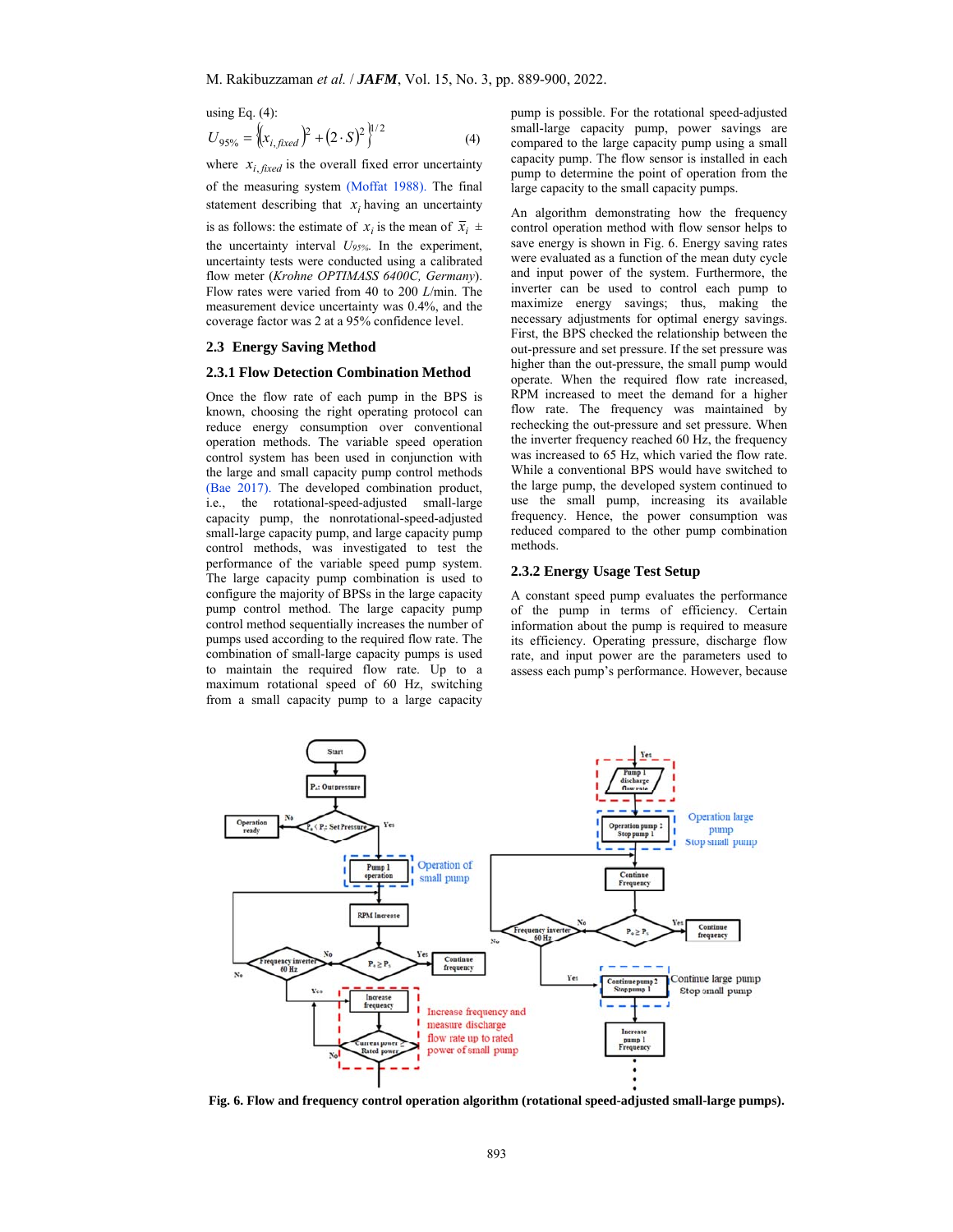

**Fig. 7. Experimental pump facility for measuring energy usage.** 



**Fig. 8. Discharge flow vs. operating time.**

**Table 1 Check valve with flow sensor model grids.** 

|             | Check valve<br>Grid |           |         | Min.    | Max.  |  |
|-------------|---------------------|-----------|---------|---------|-------|--|
| description |                     | Elements  | Nodes   | $Y_{+}$ | $Y +$ |  |
|             | Coarse              | 331.835   | 59,066  | 0.93    | 81.82 |  |
|             | Medium              | 536,071   | 66,672  | 0.53    | 63.67 |  |
|             | Fine                | 1,463,564 | 262,097 | 0.64    | 66.91 |  |

measurement of the discharge flow without a flow sensor is impossible, no device to measure the pump's efficiency is available for most BPSs. Instead, to estimate the pump's characteristics, the input power was obtained from the pump drive, and the individual load of the pump was measured. Thus, the overall efficiency of a conventional BPS can be calculated by dividing the hydraulic power by the input power ratio of the BPS. However, the BPS cannot maintain performance efficiency because it operates at a variable speed.

Following previous studies, energy usage was used to evaluate the performance of the BPS (Suh *et al.* 2014). Figure 7 depicts the experimental apparatus used for measuring BPS energy usage. A flow pattern describes the flow's behavior but in this work we used the term to refer to the flow consumption pattern. The flow consumption pattern was acquired and used to evaluate power consumption at the site, where the developed product was installed. Over one year, flow patterns were obtained from the apartment complex, where the development BPS was installed (Fig. 8). A representative flow pattern was obtained from the measured flow patterns and used to analyze energy usage.



**Fig. 9. Meshing grids of casing and impeller.** 

#### **2.4 Computational Methodology**

The design of a check valve and flow sensor was modeled by ANSYS ICEM (*Ansys Inc., Canonsburg, PA, USA, 16.2*). Unconstructed prism tetrahedral grids were created due to the complex internal geometry of the flow sensor system. The accuracy of the numerical analysis was increased by evaluating three types of grids: coarse-, medium-, and fine-meshed; and it was found that the mediummeshed grid yielded the best numerical accuracy (Kim *et al.* 2019; Rakibuzzaman *et al.* 2019). Total meshed elements and nodes were 536,071 and 66,672, respectively. Unconstructed meshing grids are shown in Fig. 9.

The quality of the grids is shown in Table 1. From the table, the 66,672 grid nodes showed the lower Y+ value compared to coarse and fine grid nodes. Therefore, the medium-meshed in Table 1 was chosen to simulate the check valve with flow sensor because it had the Y+ value within the required range for the prism-tetrahedral grids (Rakibuzzaman *et al.* 2019). The Y+ contour of the check valve is shown in Fig. 10.



**sensor.** 

A computational fluid dynamics (CFD) technique was applied to observe the internal flow field resulting from the flow measurement experiment using the ANSYS CFX 16.2 software. Numerical analysis of the flow was based on continuity and momentum equations (Eqs. (5) and (6), respectively) (Ansys Inc., 2016).

$$
\frac{\partial u_i}{\partial x_i} = 0 \tag{5}
$$

and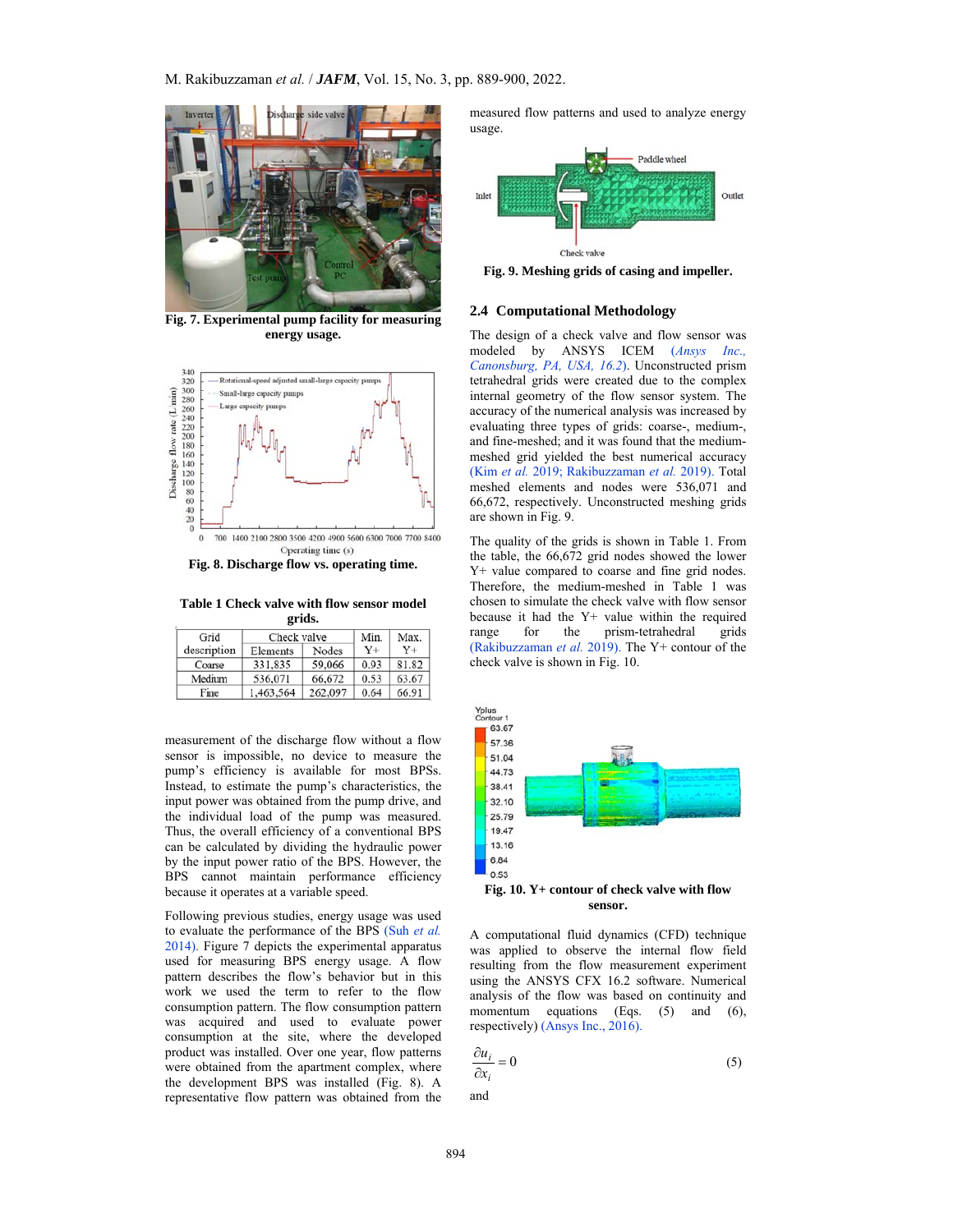$$
\rho\left(\frac{\partial u_i}{\partial t} + u_j \frac{\partial u_i}{\partial x_j}\right) = -\frac{\partial p}{\partial x_i} + \frac{\partial}{\partial x_j} \left(\mu \frac{\partial u_i}{\partial x_j} - \rho \overline{u_i' u_j'}\right)_{(6)}
$$

where  $\rho$  and  $\mu$  are density and dynamic viscosity, respectively, *p* is the pressure scalar, and  $-\rho u'_i u'_j$  is the apparent turbulent stress tensor. The *k-ω*-based shear stress transport (SST) model has been developed by Menter (1994) to effectively blend the robust and accurate formulation of the *k-ω* model in the near-wall region (Ansys Inc., 2016; Menter1994). Moreover, the *k-ω*-based SST model provides highly accurate predictions of the onset and amount of flow separation under adverse pressure gradients (Wilcox 1994). In this model, the unknown turbulent viscosity  $\mu_t$  was calculated by solving two additional transport equations for the turbulent energy *k* and turbulence frequency *ω* (Wilcox 1994; Georgiadis *et al.* 2006). These two equations can be expressed as follows:

*k equation*:

$$
\rho \frac{\partial k}{\partial t} + \rho \mathbf{u}_j \frac{\partial k}{\partial x_j} = \frac{\partial}{\partial x_j} \left[ \left( \mu + \frac{\mu_t}{\sigma_k} \right) \frac{\partial k}{\partial x_j} \right] + P_k - \beta' \rho k \omega + P_{kb}
$$
\n(7)

and *ω equation*:

$$
\rho \frac{\partial \omega}{\partial t} + \rho u_j \frac{\partial \omega}{\partial x_j} = \frac{\partial}{\partial x_j} \left[ \left( \mu + \frac{\mu_t}{\sigma_\omega} \right) \frac{\partial \omega}{\partial x_j} \right] + \alpha \frac{\omega}{k} P_k - \beta \rho \omega^2 + P_{ab}
$$
\n(8)

where  $P_{kb}$  is the shear production of turbulence. Here,  $\sigma_{\omega}$ ,  $\sigma_{k}$ ,  $\beta'$ ,  $\beta$ , and  $\alpha$  are the model empirical values.

In comparison to the standard *k-ε* turbulence model, the prediction of flow detachment and the description of turbulence are much more accurate. As the SST model is based on both the *k-ω* and *k-ε* turbulence models, it produces accurate results both close to and far from walls (Blazek 2001). The model, on the other hand, is more complex; thus, requiring more computational time than simple twoequation models. Based on the experimental data, mass flow rate and relative pressure boundary conditions were imposed. All boundary walls were assumed smooth walls with no-slip conditions. The paddle wheel was rotating, and casing was in a stationary domain. At the rotating to stationary interface, a frozen rotor at a given rotational speed was chosen for steady-state analysis. To improve the accuracy of the numerical analysis, the convective term of the governing equation was discretized using a high-resolution scheme, and SIMPLE algorithms were used for solver control. The residual value of velocity and pressure was  $1 \times$ 10<sup>−</sup>5 and was controlled by convergence criteria. The simulation domain is presented in Fig. 11.

#### **3. RESULTS AND DISCUSSION**

## **3.1 Measurement of Flow Rate**

Flow measurement results from the flow sensor were compared to those obtained from the



**Fig. 11. Check valve with flow sensor domain for computer simulation.** 

electronic flow meter (KS A 0515, 2006), and the relative deviation between the electromagnetic flow meter and flow sensor was measured with varying time (Seongwoo and Dennis 2006). Figure 12 depicts the relative errors of the electromagnetic flow meter and flow sensor, and experiments showed that 15 min of measuring time was adequate. The SE for both the reference electromagnetic flow meter and the flow sensor was found to converge after 15 min. In this case, the flow sensor's measured relative errors were less than 2%. Table 2–4 shows the SE with measuring time only for 189.4, 99.7*,* and 49.8 L/min.





**Fig. 12. Relative error vs. measuring time of (a) electromagnetic flow meter and (b) flow sensor.** 

Although the measuring time was decided, the relationship between the electromagnetic flow and flow sensor remained unclear, particularly in the transient region. The other parameter was the flow sensor's inserted depth, which showed an unstable performance variation with depth. Figure 13 depicts a comparison of flow rate from the electromagnetic flow meter and frequency from the flow sensor. The flow rate range of the 50-mm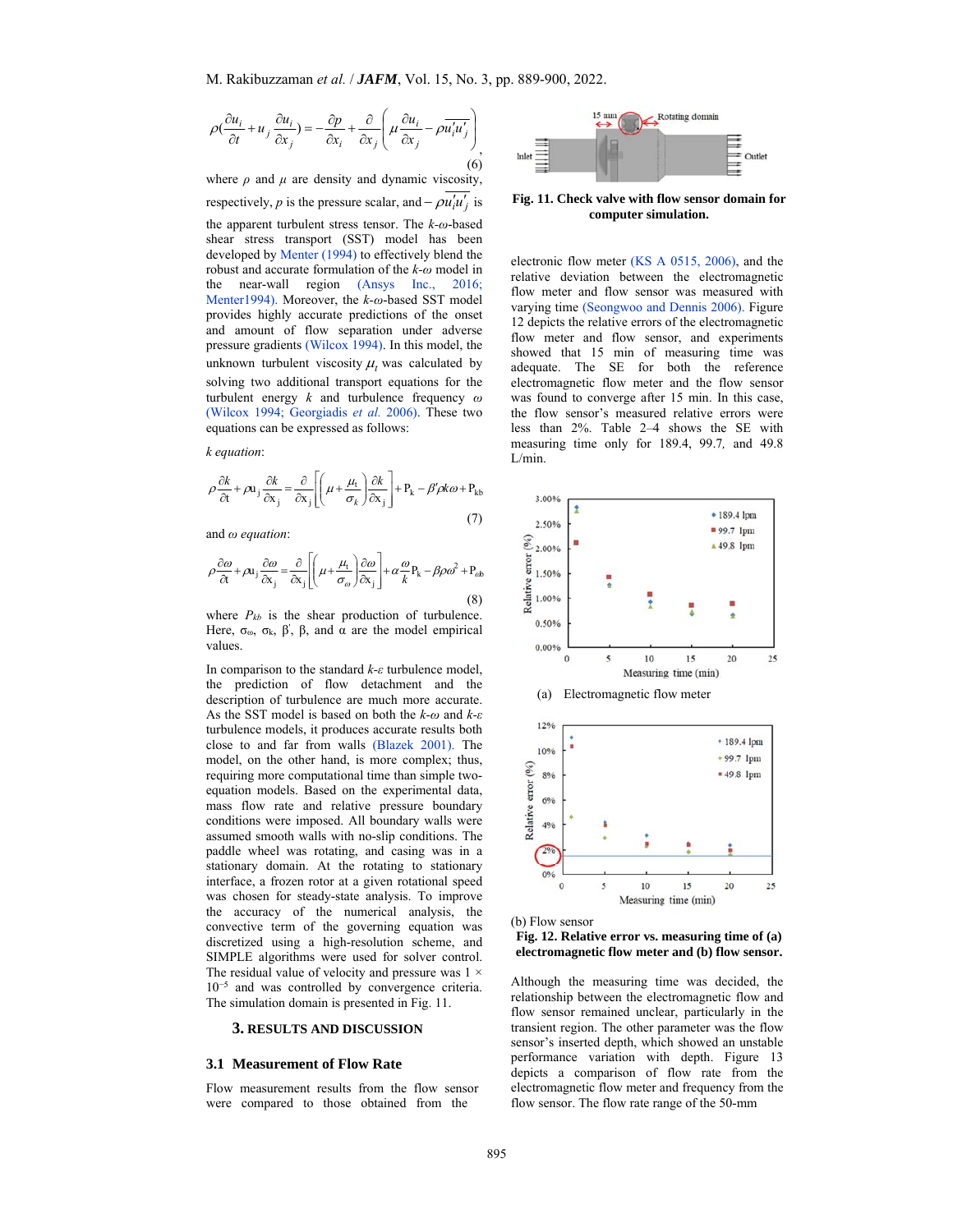# M. Rakibuzzaman *et al.* / *JAFM*, Vol. 15, No. 3, pp. 889-900, 2022.

| Measuring  | Flow rates | Standard          | Standard  | Sensor      | Standard      | Standard       |
|------------|------------|-------------------|-----------|-------------|---------------|----------------|
| time (min) | (lpm)      | deviation of      |           | output (Hz) | deviation of  | error of       |
|            |            | flow rate $(lpm)$ | flow rate |             | sensor output | sensor         |
|            |            |                   | $(\%)$    |             | (Hz)          | output $(\% )$ |
|            | 189.434    | 0.225             | 2.84      | 237.421     | 0.877         |                |
|            | 189.334    | 0.225             | 1.28      | 236.988     | 0.745         |                |
| 10         | 189.346    | 0.231             | 0.93      | 237.060     | 0.783         |                |
| 15         | 189.368    | 0.215             | 0.69      | 236.971     | 0.788         |                |
| 20         | 189.514    | 0.234             | 0.67      | 237.221     | 0.837         |                |

**Table 2 Standard error with measuring time (189.4** *lpm***).** 

**Table 3 Standard error with measuring time (99.7** *lpm***).** 

| Measuring           | Flow rates | Standard          | Standard  | Sensor      | Standard      | Standard       |
|---------------------|------------|-------------------|-----------|-------------|---------------|----------------|
| time (min)<br>(lpm) |            | deviation of      | error of  | output (Hz) | deviation of  | error of       |
|                     |            | flow rate $(lpm)$ | flow rate |             | sensor output | sensor         |
|                     |            |                   | $(\%)$    |             | (Hz)          | output $(\% )$ |
|                     | 99.766     | 0.254             | 2.11      | 137.413     | 0.559         |                |
|                     | 99.775     | 0.261             | 1.43      | 137.400     | 0.546         |                |
| 10                  | 99.737     | 0.270             | 1.07      | 137.208     | 0.577         |                |
| 15                  | 99.738     | 0.260             | 0.86      | 137.208     | 0.557         |                |
| 20                  | 99.709     | 0.309             | 0.88      | 137.202     | 0.569         |                |

**Table 4 Standard error with measuring time (49.8** *lpm***).** 

| Measuring  | Flow rates | Standard          | Standard  | Sensor      | Standard      | Standard       |
|------------|------------|-------------------|-----------|-------------|---------------|----------------|
| time (min) | (lpm)      | deviation of      | error of  | output (Hz) | deviation of  | error of       |
|            |            | flow rate $(lpm)$ | flow rate |             | sensor output | sensor         |
|            |            |                   | $(\%)$    |             | (Hz)          | output $(\% )$ |
|            | 49.791     | 0.221             | 2.76      | 82.992      | 0.830         | 10             |
|            | 49.797     | 0.224             | 1.24      | 83.252      | 0.715         |                |
| 10         | 49.808     | 0.226             | 0.83      | 83.188      | 0.687         |                |
| 15         | 49.823     | 0.222             | 0.73      | 83.110      | 0.742         |                |
| 20         | 49.826     | 0.221             | 0.63      | 83.091      | 0.697         |                |



**Fig. 13. Flow rate vs. frequency at varying flow sensor insertion depth.** 

Although there was a frequency difference depending on the insertion depth. For the 80–120 L/min, which is considered as a medium flow rate, the relationship between the flow rate and frequency was not proportional.

Based on the CFD results, the flow fields of the sensor and check valve were analyzed, resolving the nervous status, as shown in Fig. 14. Table 5 depicts the experimentally calculated relative deviations of different diameters. The flow sensor's measurement

**Table 5 Relative deviations of different diameters flow sensor.** 

| Dia.<br>(mm) | Max.<br>available<br>flow rates<br>(L/min) | Max.<br>Deviati<br>on<br>$(\%)$ | Min.<br>Deviati<br>on $(\% )$ | Measure<br>ment of<br>uncertain<br>ty $(\% )$ |
|--------------|--------------------------------------------|---------------------------------|-------------------------------|-----------------------------------------------|
| 32           | 200                                        | 0.84                            | 0.23                          | 0.37                                          |
| 40           | 300                                        | 3.98                            | 1.48                          | 0.40                                          |
| 50           | 600                                        | 1.70                            | 0.52                          | 0.40                                          |

accuracy was within a maximum of 4%, and measurement uncertainty was within 0.4%.

# **3.2 Energy Consumption**

In this study, the energy consumption of the pump was also analyzed. The constant speed pump evaluates the superiority of pump performance in terms of efficiency (Asahara 1991). However, the BPS cannot show performance efficiency because it operates at variable speeds. It has been suggested to examine BPS performance using energy consumption (Kim *et al.* 2015), and energy savings from a variable speed centrifugal pump drive (Fox *et al.* 2012). To investigate energy consumption, we created three types of pumps in series (large capacity pump, small-large capacity pump, and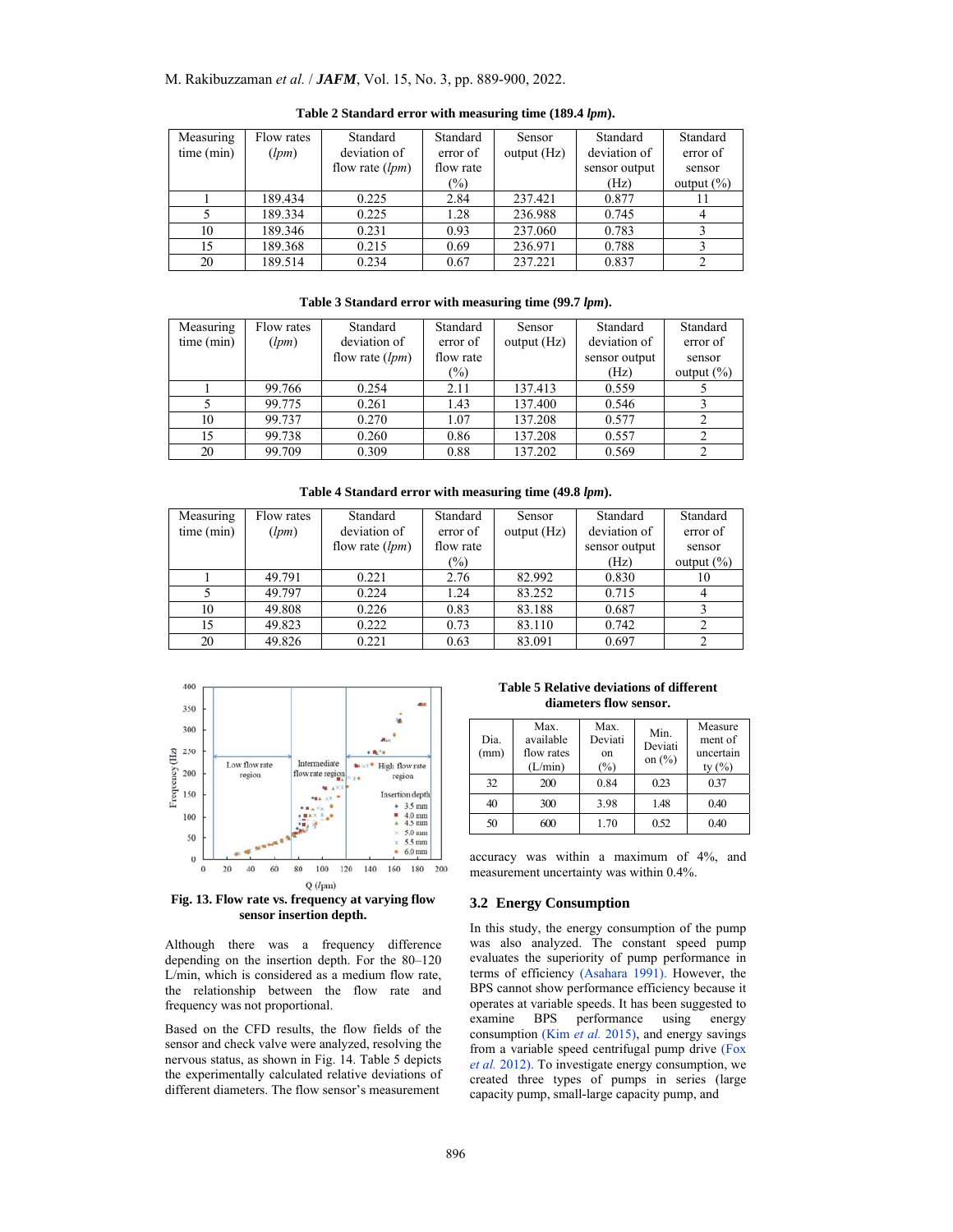

**Fig. 14. Velocity distribution of check valve with flow sensor model.** 

rotational speed-adjusted small-large capacity pump). The site's flow pattern and BPS were used for performing the test (Taylor 1982; Seongwoo and Dennis 2006). Using the same flow rate pattern, the power consumption of the flow rate pumps in series, small-large pumps in series, and a newly developed system were compared. Figures 15 and 16 show the power consumption test and rate of power consumption results for the BPSs. The same flow pattern with power consumption was applied for 24 h to measure total energy consumption.

The energy consumption is calculated as input power (kW)  $\times$  operating time (s) = input power consumption (kWh), as shown in Figure 15.

The energy saving rate for small-large capacity pump was calculated as input power consumption with small-large capacity pump/input power consumption with rotational speed adjusted smalllarge capacity pump. Furthermore, the energy saving rate for large capacity pump was calculated as input power consumption with large capacity pump/input power consumption with rotational speed adjusted small-large capacity pump.

The energy saving method increases the maximum driving frequency of the existing driving pump, which is currently set at 60 Hz, to an acceptable





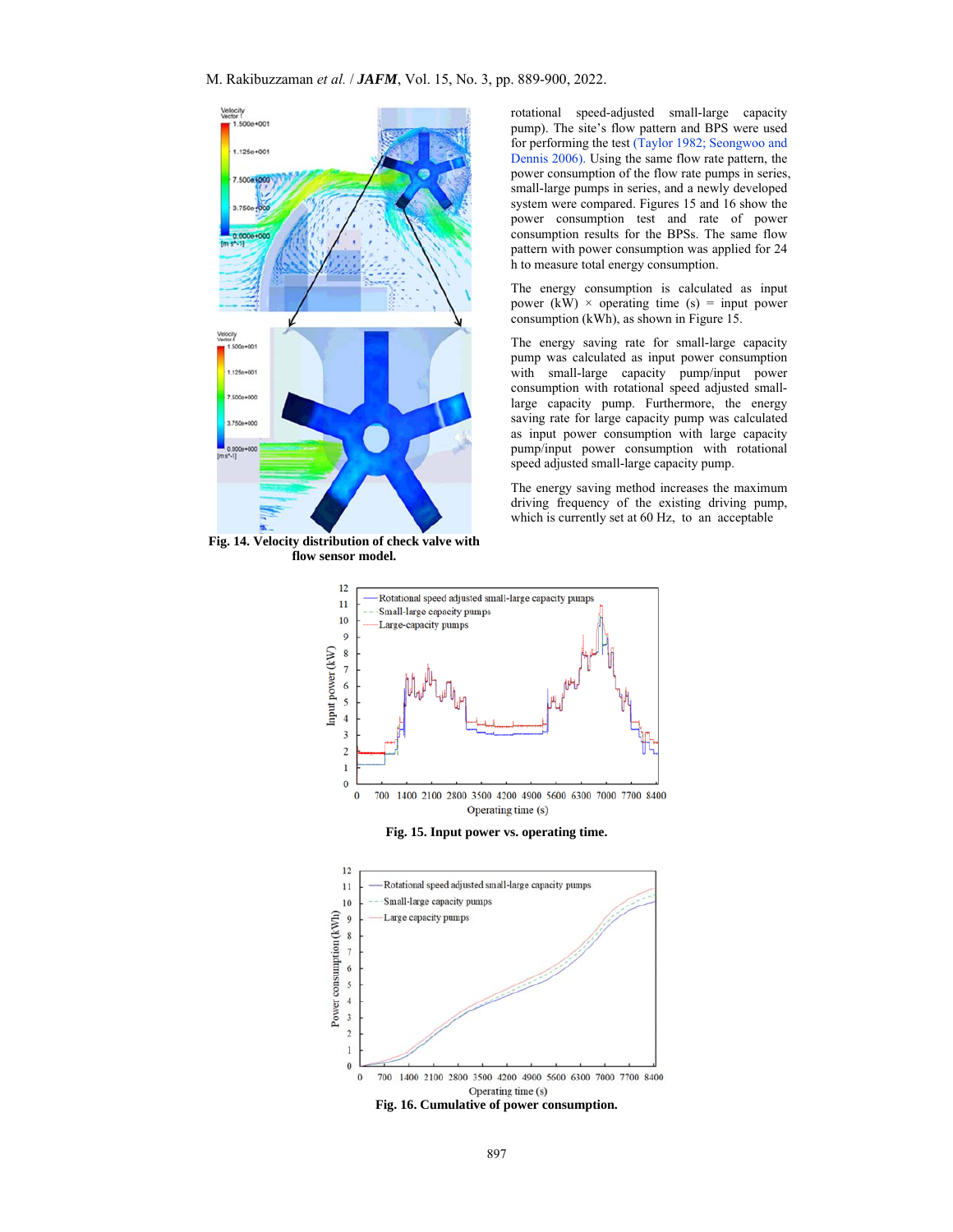| Test list                   | Unit | Rotational-speed-adjusted | Small-large   | Large capacity |
|-----------------------------|------|---------------------------|---------------|----------------|
|                             |      | small-large capacity pump | capacity pump | pump           |
| Power consumption           | Wh   | 100.569                   | 106.018       | 106,853        |
| Relative error of pressure  | $\%$ | $\overline{\phantom{0}}$  |               |                |
| Relative error of flow rate | $\%$ | -                         |               | $_{\rm 0.8}$   |
| Energy saving rate          | $\%$ | -                         |               | 0.2            |

**Table 6 Power consumption according to pump operation method.** 

| Description                 | svstem    | pump   | pump                |  |
|-----------------------------|-----------|--------|---------------------|--|
|                             | Jeveloped | capac  | Small-large capacit |  |
| consumption (kWh)<br>Energy | 100.57    | 106.85 | 106.02              |  |

range of 65 Hz. The operating range at which the small and large capacity pumps have the same flow rates, discharge pressures can be expanded. Within the range of the operating point, small capacity pumps can save energy compared to large capacity pumps. When the system is applied, the energy saving rate may vary according to the usage pattern of the existing pump system.

The total energy consumption of the developed pump system was 5.4% compared to the small-large capacity pump and 6.2% compared to the large capacity pump, as shown in Tables 6 and 7.

# **4. CONCLUSION**

To improve the energy savings of the BPS, a new pump combination and an appropriate operation method for the combination should be considered. The newly developed combination system, which is the rotational-speed-adjusted small-large capacity pump and nonrotational-speed-adjusted small-large capacity pump, and large capacity pump control method was investigated in the variable speed pump system.

The flow rate of each pump in the BPSs can be measured using the developed BPS that integrates various functions with a turbine-type flow meter using magnetic Hall effect. Experimentation and numerical simulations were performed to assess the accuracy of the developed flow meter and improve the stabilization of measurement to flow. To solve the problem of recurring instability, a computational approach was used. The flow measurement accuracy of the developed flow meter was evaluated. Experimental results revealed that the developed flow meter for the relation of flow rate to frequency had an error range of ±5%.

The developed flow meter measures the flow rate of the small capacity pump and increases it to an acceptable frequency range through an inverter; thereby reducing energy consumption compared to using a large capacity pump.

Three types of combination systems (rotationalspeed-adjusted small-large capacity pump, smalllarge capacity pump, and large capacity pump) were compared for power consumption using the same flow rate pattern.

When compared to other systems, the developed BPS's power consumption was reduced by

approximately 6%. A system that performs multiple functions was built by combining a BPS and flow meter. Flow measurement and frequency control were applied to the developed BPS, and this method improved the pump system's performance and reliability.

# **AUTHORS CONTRIBUTIONS**

Md Rakibuzzaman conceived, analyzed the results, and wrote the paper; Hyoung-Ho Kim managed project administration, analyzed the results, and edited the draft; Kyungwuk Kim designed the flow sensor, conducted the experiments, and contributed in result analysis; Sang-Ho Suh contributed in fund collection and reviewed the entire work; and Young Seok Bae advised the project work. M. Rakibuzzaman and K. W. Kim contributed equally to this work.

#### **ACKNOWLEDGMENTS**

This work (Grant No. 201615081279) was supported by the Business for Cooperative R&D among the Industry, Academy, and Research Institute-funded, Korea Small and Medium Business Administration for the Promotion of Science.

### **CONFLICTS OF INTEREST**

The authors declare no conflict of interest.

## **REFERENCES**

- Angrisani, G., C. Roselli and M. Sasso (2017). Dehumidification and thermal behavior of desiccant wheels: correlations based on experimental and manufacturer data. *Heat Transfer Engineering* 39(3), 293–303.
- Ansys Inc. 2016, ANSYS-CFX (CFX Introduction, CFX Reference guide, CFX Tutorials, CFX-Pre User's Guide, CFX-Solver Manager User's Guide, Theory Guide), release 16.00, USA.
- Armintor, J. K. and D. P. Connors (1987). Pumping applications in the petroleum and chemical industries. *IEEE Transactions on Industry Applications* IA-23(1), 37–48.
- Arslan, S. and S. C. Thomas (2002). Grain yield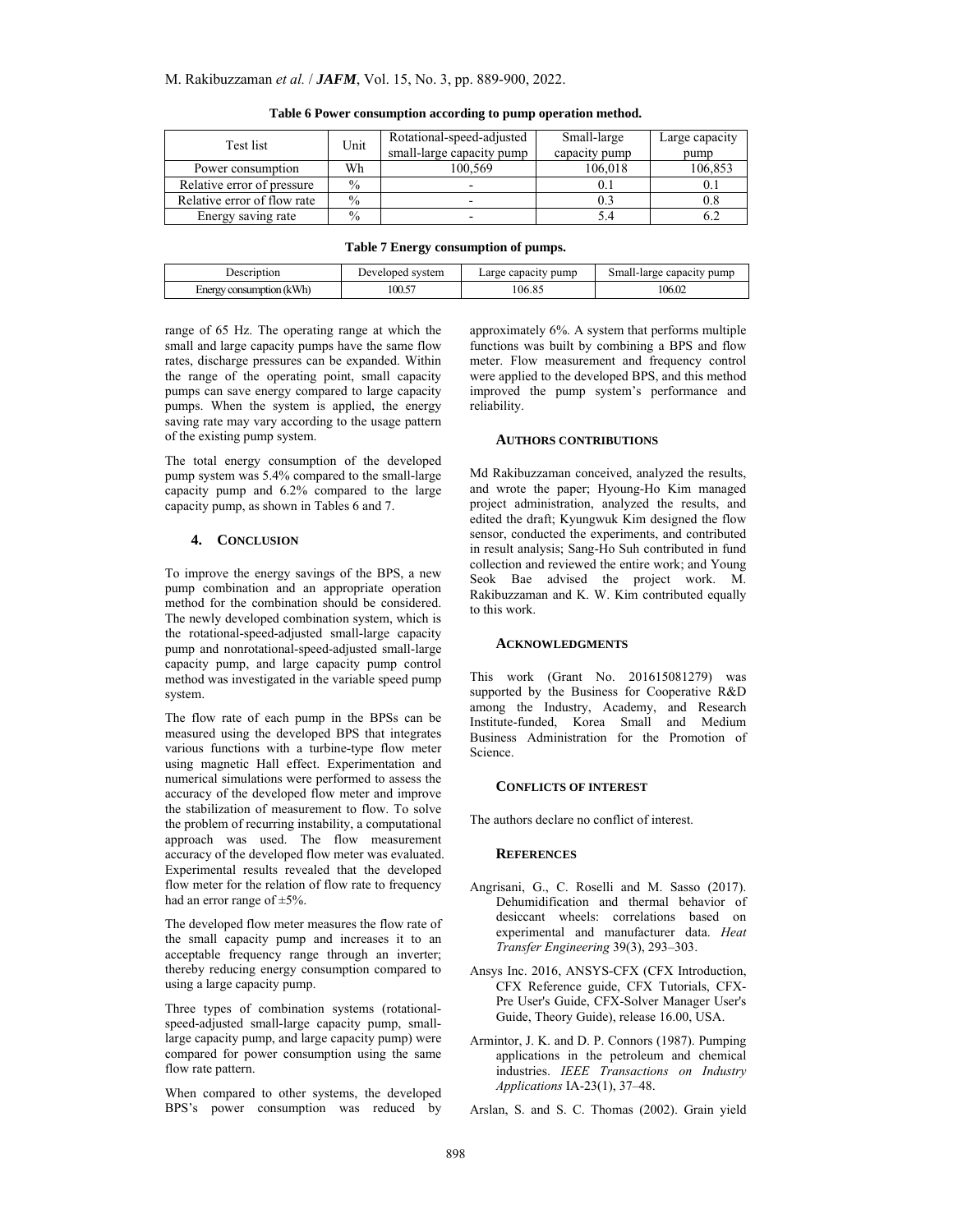mapping: Yield sensing, yield reconstruction, and errors. *Precision Agriculture* 3(2), 135– 154.

- Asahara, T. (1991). Japan Association of Agriculture Engineering Enterprises, *Pumping Station Engineering Hand Book.* Tokyo, Japan.
- Bae, C., D. Vuong and H. Lee (2012a). A Study on the pump efficiency measurement using the thermodynamic method. *Journal of Korean Society of Marine Environment and Safety* 18(3), 267–272.
- Bae, C., D. Vuong and Y. Park (2012b, November). Pump efficiency instrumentation based on thermodynamic method and traditional technique. *Int. Conf. on Control, Automation and Information Sciences* (ICCAIS), 359–363.
- Bae, Y. S. (2017, December). Flow sensor for booster pump and BPS real-time sensing malfunction. K. R. Patent No. 1018102320000.
- Besse, P. A., G. Boero, M. Demierre, V. Pott and R. Popovi (2002). Detection of a single magnetic microbead using a miniaturized silicon Hall sensor. *Applied Physics Letters* 80(22), 4199– 4201.
- Blazek, J. (2001). Computational Fluid Dynamics: Principles and Applications. 1<sup>st</sup> Edition, Elsevier, United Kingdom.
- Bryant, J. A. and L. Dennis (1996, May). Effect of a 900 elbow on the accuracy of an insertion flow meter, results and comparisons for 4 and 6 in. diameter pvc pipe. *Proceedings of the Tenth Symposium on Improving Building Systems in Hot and Humid Climates,* Texas, USA 4(10), 48–59.
- Carlson, R. (2000). The correct method of calculating energy savings to justify adjustable-frequency drives on pumps. *IEEE Transactions on Industry Applications* 36(6), 1725–1733.
- Chen, Jerry S. J. (2000). On the design of a wide range mini-flow paddlewheel flow sensor. *Sensors and Actuators A: Physical* 87(1-2), 1– 10.
- Deng, H., K. Yang, Y. Liu, S. Zhang and Y. Yao (2021, Aug.). Actively exploring informative data for smart modeling of industrial multiphase flow processes. *IEEE Transactions on Industrial Informatics* 17(12), 8357–8366.
- Deng, H., Y. Liu, P. Li and S. Zhang (2018). Hybrid model for discharge flow rate prediction of reciprocating multiphase pumps. *Advances in Engineering Software.*
- Fox, R. W., A. T. Mcdonald, P. J. Pritchard and J. C. Leylegain (2012). *Fluid Mechanics*. 8th edition, John Wiley and Sons, Inc., (Asia), New Jersey.
- Georgiadis, N. J., D. A. Yoder and W. B. Engblorn (2006). Evaluation of modified two-equation turbulence models for jet flow predictions.

*AIAA Journal* 44(12), 3107–3114.

- *JCGM GUM-6* (2020). Guide to the expression of uncertainty in measurementPart 6: Developing and using measurement models, Joint Committee for Guides in Metrology. Available on the web at https://www.bipm.org/en/publications/guides/g um.html
- *ISO 5198* (1987) (E), Centrifugal, mixed flow and axial pumps-code for hydraulic performance tests-precision class, International Standard.
- Kaya, D., E. A. Yagmur, K. S. Yigit, F. C. Kilic, A. S. Eren and C. Celik (2008). Energy efficiency in pumps. *Energy Conversion and Management* 49, 1662–1673.
- Kim, H. H., M. Rakibuzzaman, K. Kim and S. H. Suh (2019). Flow and fast fourier transform analyses for tip clearance effect in an operating kaplan turbine. *Energies* 12, 264.
- Kim, K. W., S. H. Suh, H. H. Kim, M. Rakibuzzaman and Y. S. Bae (2017, 28 May -1 June), A study on a flow sensor connected with a check valve of a BPS, *10th international conference on computational heat, mass and momentum transfer*, Seoul, Korea.
- Kim, K. W., S. H. Suh and M. Rakibuzzaman (2015). Evaluation of energy savings for inverter driving centrifugal pump with duty cycles. *The KSFM Journal of Fluid Machinery* 18(6), 81–85.
- Kim, S. H., T. J. Nam and S. W. Park (2004). Measurement of flow direction and velocity using a micro machined flow sensor. *Sensors and Actuators A: Physical* 114(2-3), 312–318.
- *KS A 0515* (2006). Method of flow measurement by turbine meters. Seoul, Korea, Korean Agency for Technology and Standards.
- Lee, J. H., K. H. Park and T. H. Hong (2006). Life cycle cost analysis of a general booster pump and high efficiency booster pump. *Journal of the Architectectural Institute of Korea Planning & Design* 22(9), 259–266.
- Lipej, A. (2021). Flow conditions influence on the instability of a pump characteristic. *Journal of Applied Fluid Mechanics* 14(4), 1249–1255.
- Menter, F. R. (1994). Two-equation Eddy-Viscosity turbulence models for engineering applications. *AIAA Journal* 32(8), 1598–1605.
- Moffat, R. J. (1988). Describing the uncertainties in experimental results. *Experimental Thermal and Fluid Science* 1(1), 3–17.
- Namazizadeh, M., M. Talebian Gevari, M. Mojaddam and M. Vajdi. (2020). Optimization of the splitter blade configuration and geometry of a centrifugal pump impeller using design of experiment. *Journal of Applied Fluid Mechanics* 13(1), 89–101.

Rakibuzzaman, M., H. H. Kim, K. Kim, S. H. Suh